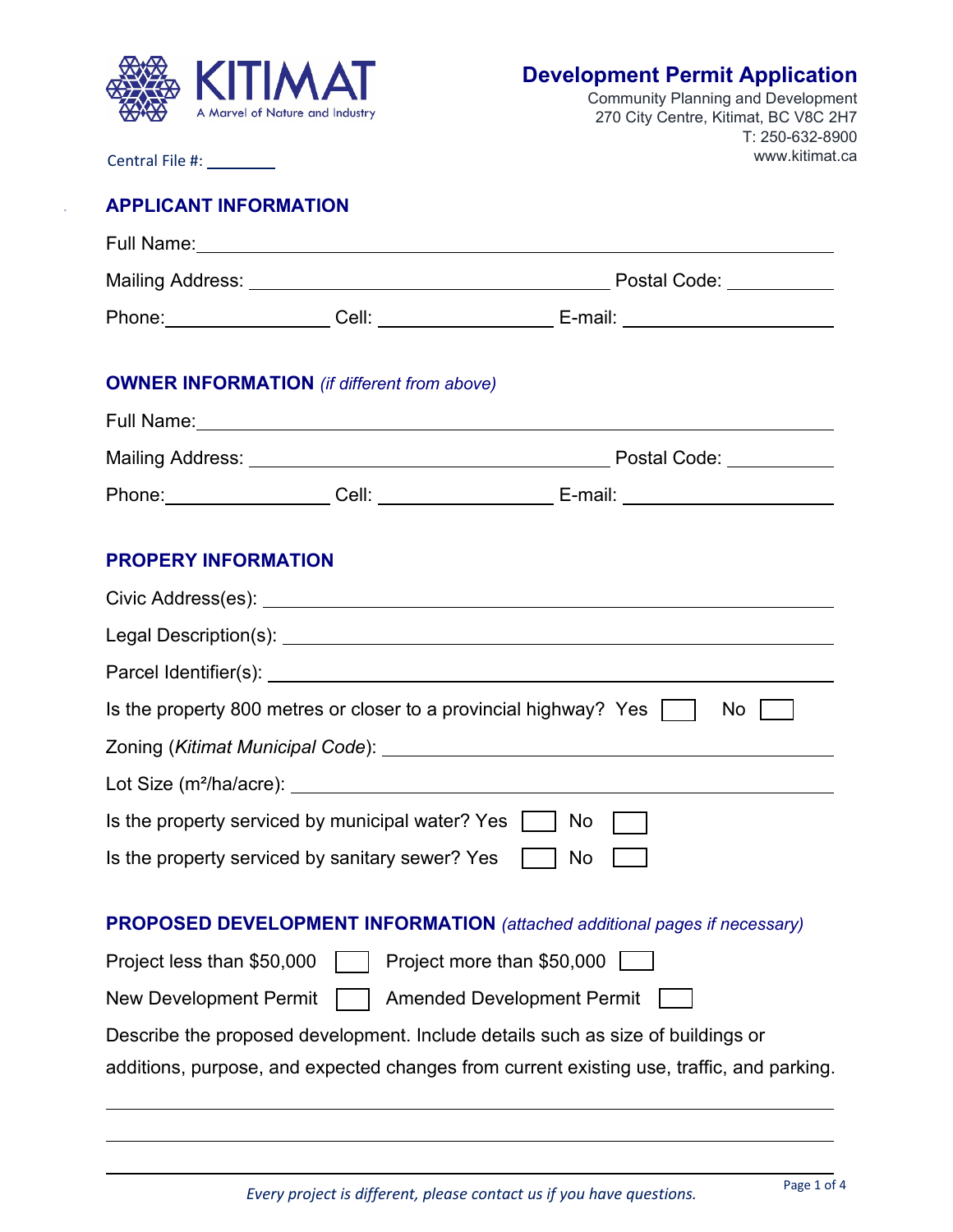#### **DEVELOPMENT PERMIT AREAS** *(check all that apply)*

 $\overline{a}$ 

 $\overline{\phantom{a}}$ 

 $\ddot{\phantom{a}}$ 

 $\overline{a}$ 

 $\overline{a}$ 

Downtown Revitalization Area **Intensive & Multi-Family Residential** 

Highway Gateway Revitalization Area **Environmentally Sensitive & Hazard Areas** 

### **LANDSCAPING INFORMATION**

Describe the changes or improvements to landscaping, including estimated landscaping costs.

### **SIGNAGE INFORMATION**

| Are you making any changes to signage? Yes $\vert$ $\vert$ No $\vert$ |  |
|-----------------------------------------------------------------------|--|
| If yes, please specify approximate sign height, area, and location.   |  |

### **APPLICATION ACKNOWLEDGMENT**

Personal Information provided on this form is collected under the authority of Section 26(c) of the Freedom of Information and Protection of Privacy Act and will be used only for purposes related to your application. Your name will be treated as public information. Home address and telephone number will not be released except in accordance with the Freedom of Information and Protection of Privacy Act.

Should there be any change in ownership or legal description of the property, I undertake to notify the Community Planning and Development Department immediately to avoid any unnecessary delay in processing the application. I accept responsibility for delay caused by incorrect or insufficient submission materials. Processing begins only when an application is certified as complete. To be considered complete, the application must include this completed form, required fees, and supporting plans, relevant property title charges, documents and/or drawings as required.

Applicant or Authorized Representative **Signature** Signature Date

## **AUTHORIZATION OF APPLICANT**

By signing this application, I authorize the above applicant to apply for this permit, receive and submit information regarding this property and this application, and otherwise act on behalf of the property owner regarding this application.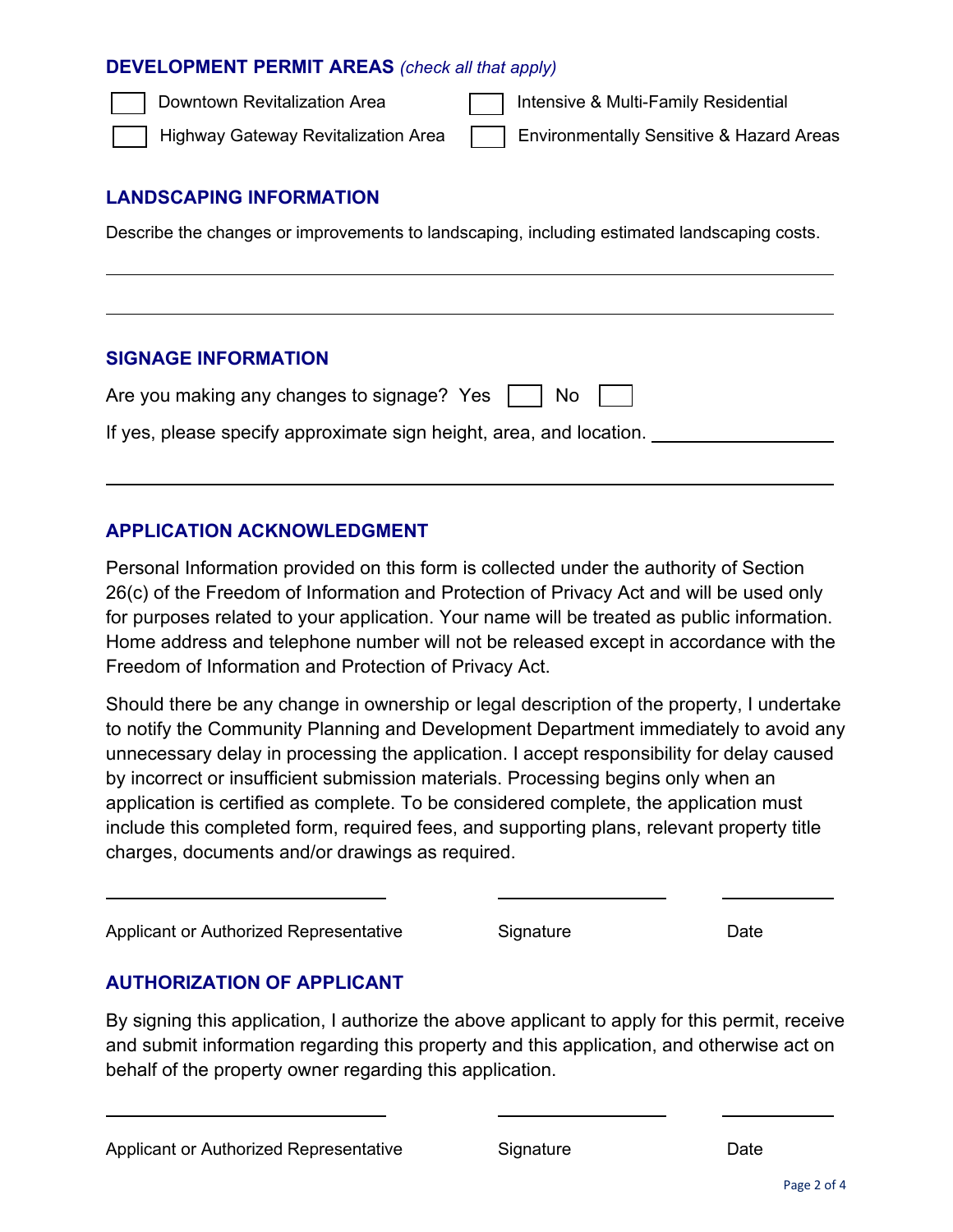

### **APPLICATION CHECKLIST**

This checklist must be followed and submitted with your application form. If the application is incomplete, it will affect the processing time of the pending application. Please complete the application by initialing in the box under "Copies Attached" to verify completion of each submittal requirement. District staff will review the checklist and application package. Only complete applications will be accepted and assigned for review.

### **FORMS AND FEES REQUIRED**

| <b>Document</b>          | <b>Details</b>                | <b>Notes</b>                | <b>Copies</b><br><b>Attached</b> | <b>Accepted</b><br>by Staff |
|--------------------------|-------------------------------|-----------------------------|----------------------------------|-----------------------------|
| Application              | Application form must be      |                             |                                  |                             |
| Form                     | completed and signed at       |                             |                                  |                             |
|                          | the time of submission.       |                             |                                  |                             |
| Application              | Application fee paid and      |                             |                                  |                             |
| Fee                      | receipt provided.             |                             |                                  |                             |
| <b>Title Certificate</b> | Documentation of current      | The title search must be    |                                  |                             |
|                          | ownership, including          | completed within 30 days    |                                  |                             |
|                          | relevant property title       | of submission. Available    |                                  |                             |
|                          | charges (i.e. covenant), if   | from Land Title Office.     |                                  |                             |
|                          | applicable                    |                             |                                  |                             |
| <b>Site Disclosure</b>   | Required for all applications | Download a Site             |                                  |                             |
| Statement                | as per the Environmental      | <b>Disclosure Statement</b> |                                  |                             |
|                          | Management Act.               | form from the BC Ministry   |                                  |                             |
|                          |                               | of Environment's website.   |                                  |                             |

### **DRAWINGS AND DOCUMENTS**

| <b>Document</b> | <b>Details</b>               | <b>Notes</b>              | <b>Copies</b>   | <b>Accepted</b> |
|-----------------|------------------------------|---------------------------|-----------------|-----------------|
|                 |                              |                           | <b>Attached</b> | by Staff        |
| Site Plan       | Overhead view of proposed    | Use the metric system     |                 |                 |
|                 | development in context of    | when showing              |                 |                 |
|                 | buildings and property lines | dimensions of buildings,  |                 |                 |
|                 | to scale.                    | property lines, setbacks, |                 |                 |
|                 |                              | height, etc.              |                 |                 |
| Landscape       | Existing and proposed        |                           |                 |                 |
| Plan            | landscaping, lighting,       |                           |                 |                 |
|                 | signage, and garbage/        |                           |                 |                 |
|                 | recycling locations.         |                           |                 |                 |
| Parking Layout  | Existing and proposed        | Include details on        |                 |                 |
| and Access      | parking spaces, entrances,   | curbing and               |                 |                 |
| Plan            | and loading and unloading    | conformance with          |                 |                 |
|                 | areas.                       | accessibility.            |                 |                 |